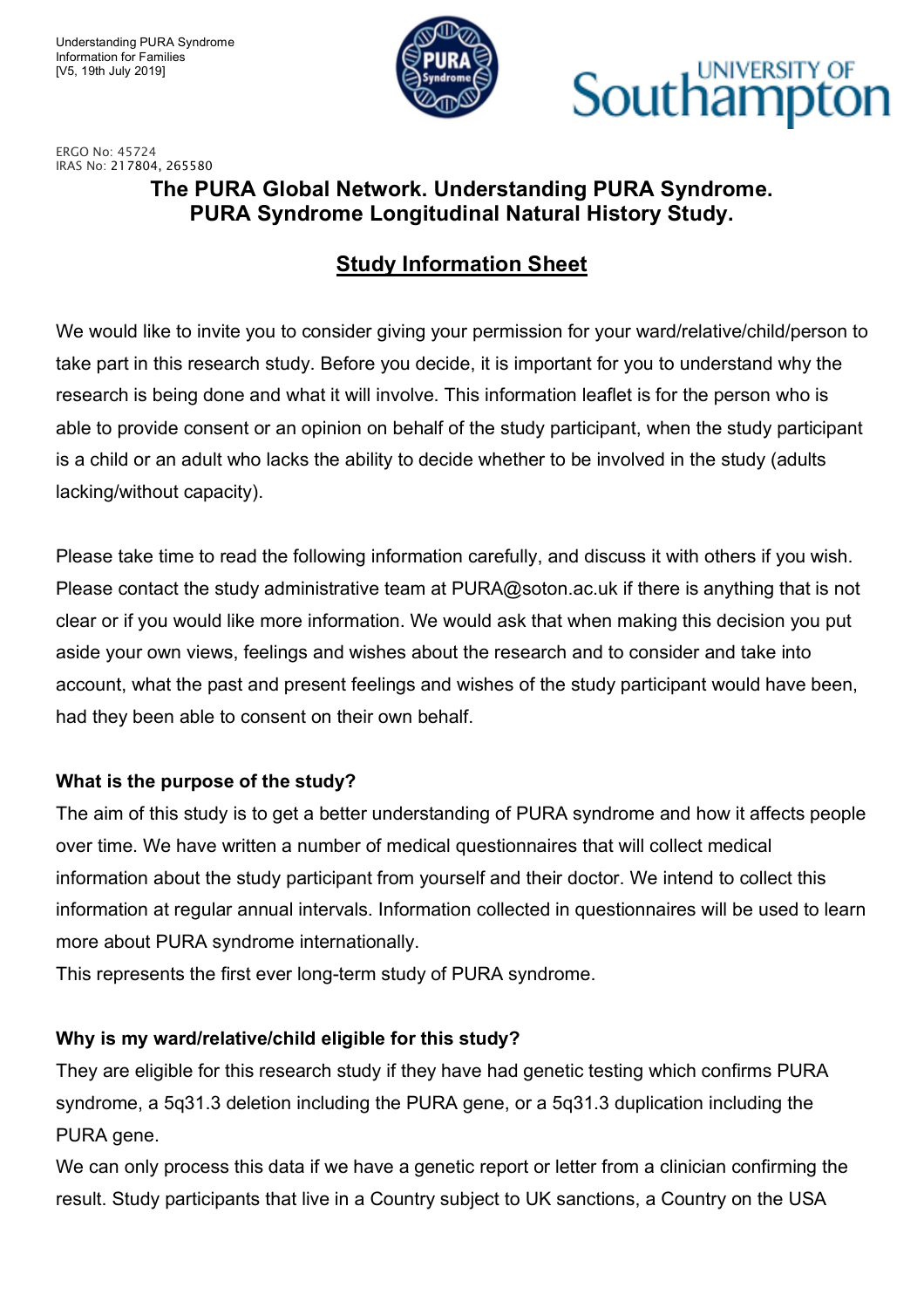

## UNIVERSITY OF Southamp

<sub>ERGO No: 45724</sub><br>ജ്ജിക്<u>ക9</u>pആനുട്ടെള്<sub>0</sub>Terrorism list, or are 16 years and over and live in Northern Ireland, are not eligible for inclusion. If you are unsure of whether they are eligible for inclusion, you can email the study administrative team for advice (PURA@soton.ac.uk).

#### **What if my ward/relative/child has died?**

If your ward/relative/child had PURA Syndrome or PURA gene duplication or deletion and has died, you can still access the study. When you contact the study administrative team to register for the study, please notify them that your ward/relative/child has died. If your ward/relative/child passes away during the study, please contact the study administrative team at PURA@soton.ac.uk or by accessing the study withdrawal document on the study system.

#### **Who can make the decision for my ward/relative/child to be involved in the study?**

From our understanding of PURA Syndrome, children and adults with PURA Syndrome would be unable to make the decision of whether to be involved in this research alone. We ask that you make this decision on their behalf, taking into account their wishes.

If the study participant is a child (under 16 years of age), we ask that one of the parents or legal guardians/custodians of the study participant provide consent. If the parents are divorced or separated, we ask that the main custodian provide consent.

If the study participant is aged 16 years or over, and lives In England or Wales, we ask that a "personal consultee" provides an opinion based on what they know of the study participants interests, wishes and feelings. A personal consultee is someone who cares for, and is interested in the welfare of the study participant other than in a professional capacity. If you are unsure about taking the role of the consultee, you may want to contact the study administrative team or seek independent advice.

If the study participant is aged 16 or over and lives in any Country other than England or Wales, consent will be attained from their legal representative and if not appointed their nearest relative (as defined by the Mental Health (Scotland) Act 1984 relationship hierarchy).

If you initially provide consent for your child whilst under 16 years of age and they have their  $16<sup>th</sup>$ birthday during the duration of the study, the appropriate consent/personal consultee opinion (as detailed above) will be required to continue study involvement at 16 years of age. If you have any questions regarding this, please contact the study administrative team.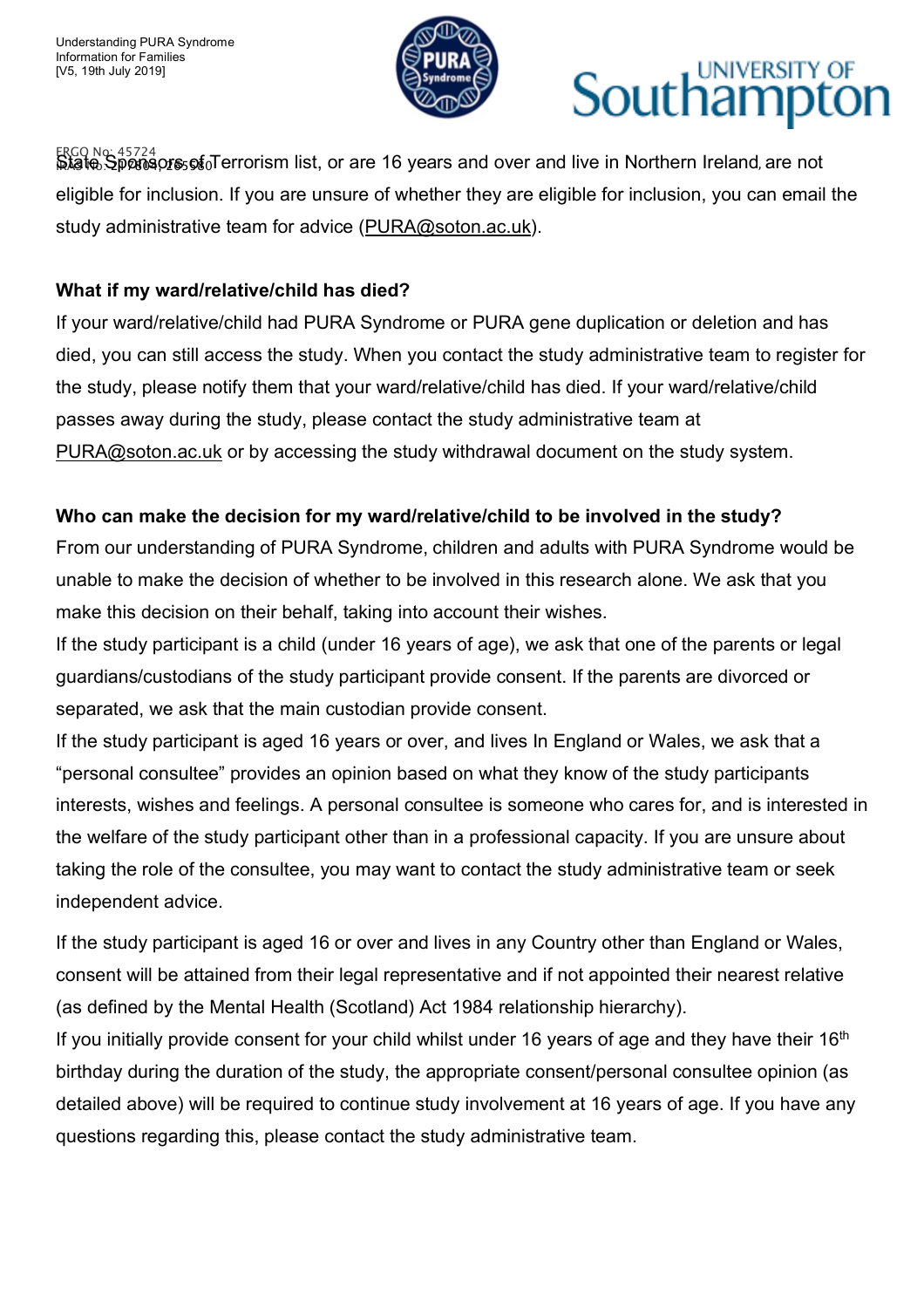

## UNIVERSITY OF Southampt

#### ERGO No: 45724 Does my ward relative/child have to take part?

No. Participation is entirely optional. We are asking you to make a decision on their behalf.

#### **How do I withdraw my ward/relative/child from the study?**

You can withdraw them from the study at any time without providing a reason or affecting the standard of care they will receive. Data that has been submitted up to that point will be included in the research study, however we will not request any further information. You can withdraw them from the study by emailing the study administrative team at PURA@soton.ac.uk or by accessing the study withdrawal document on the study system. On withdrawal, no further information will be able to be added to the study by yourself or their clinician and the account will be closed. We would ask that you also directly update the clinician about withdrawal.

#### **What will happen to my ward/relative/child during the study?**

If you decide to take part, you will need to email the study administrative team at PURA@soton.ac.uk. When emailing the study administrative team, you will need to include the name and date of birth, Country of residence of the study participant, and your contact details. The email that you send this information from, is the email the study administrative team will use to contact you. The study administrative team will confirm that the study participant is eligible for the study and then create a study account for them. You will be emailed details on how to access the study website and set a password. Prior to accessing the questionnaires, you will need to sign a consent or personal consultee declaration form (depending on the age and location of the study participant). Over time we will add more questionnaires. We will email you when more questionnaires become available and annually to update the existing questionnaires.

#### **How does my ward/relative/child's clinician get involved?**

It may be that the clinician of your ward/relative/child tells you about the study and asks you to provide consent or an opinion on behalf of the study participant. This will allow the clinician to collect information from your ward/relative/childs medical records for this research study. In this case, you can also get involved and also enter information about your ward/relative/child, as explained above.

However in most cases, your clinician will enter the study because you have recommended them. When you access the study we will ask that you provide us with your clinician's work contact details so we can contact them to see if they would be interested in being involved in the study.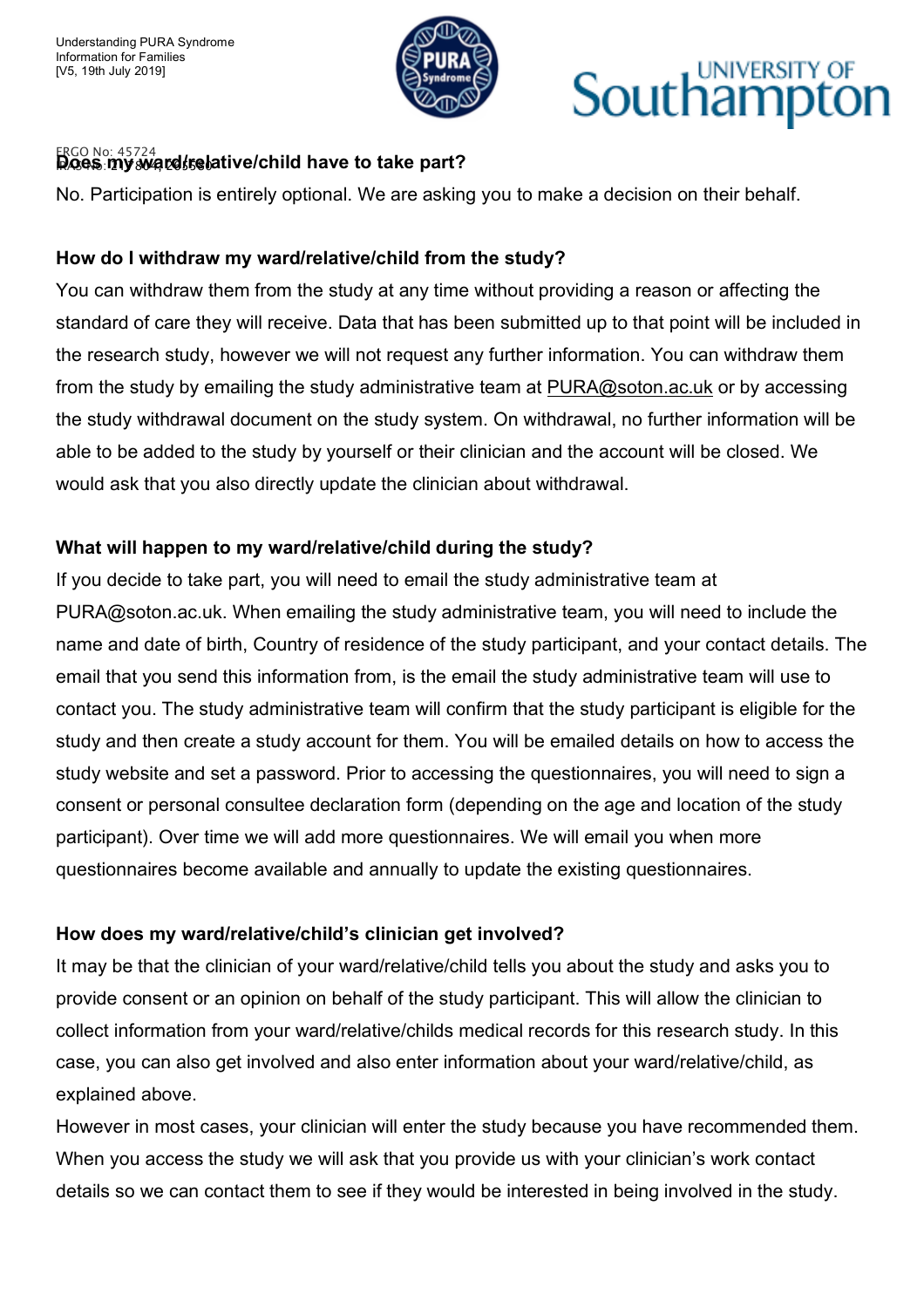

## UNIVERSITY OF Southamp

ERGO No: 45724 IRAS No: We request that you ask permission from your clinician prior to doing this. For us to be able to link 217804, 265580 your ward/relative/child's study account with their clinicians account, you will need to give your clinician the study ID so that they can send this to the study administrative team. This ID can be found when you log into your ward/relative/child's account. You will be able to see what your clinician enters and they will be able to see what you enter.

#### **What information will be collected?**

We will ask you to provide us with some basic demographic details and your contact details. We will also ask that you upload evidence of the genetic result, this may be the actual test result or a clinicians letter confirming the genetic result. The questionnaires will cover the birth, development and medical history (including puberty). In time, we may ask you to upload photographs or medical reports. We ask that the information you provide is as complete and accurate as possible. We are collecting information that is considered 'sensitive data' or 'special category data'. This includes information such as ethnicity, genetic data and health data. This type of data requires researchers to take additional care in its collection, storage and use.

#### **What is meant by personal information?**

We are collecting personally identifiable information. This is any information capable of identifying the study participant. This includes information that directly identifies them, such as their name. It also includes information that can indirectly identify them, for example this is information that when combined with other data, could identify them. For example, a study collecting information on epilepsy may allow them to be directly identified when combined with other information such as age or Country of birth. All research where someone can be identified will be conducted in accordance with data protection laws. We will provide researchers with information about the genetic mutations and medical information collected from the online questionnaires, however we will not provide them with your child's name, address or contact details. The University of Southampton will keep directly identifiable information about your ward/child/relative until the study has ended.

#### **What are the possible benefits of taking part?**

We hope to gain a better understanding of PURA syndrome and its course. It is hoped that an improved understanding of PURA syndrome will help in establishing effective management guidelines for clinicians and families.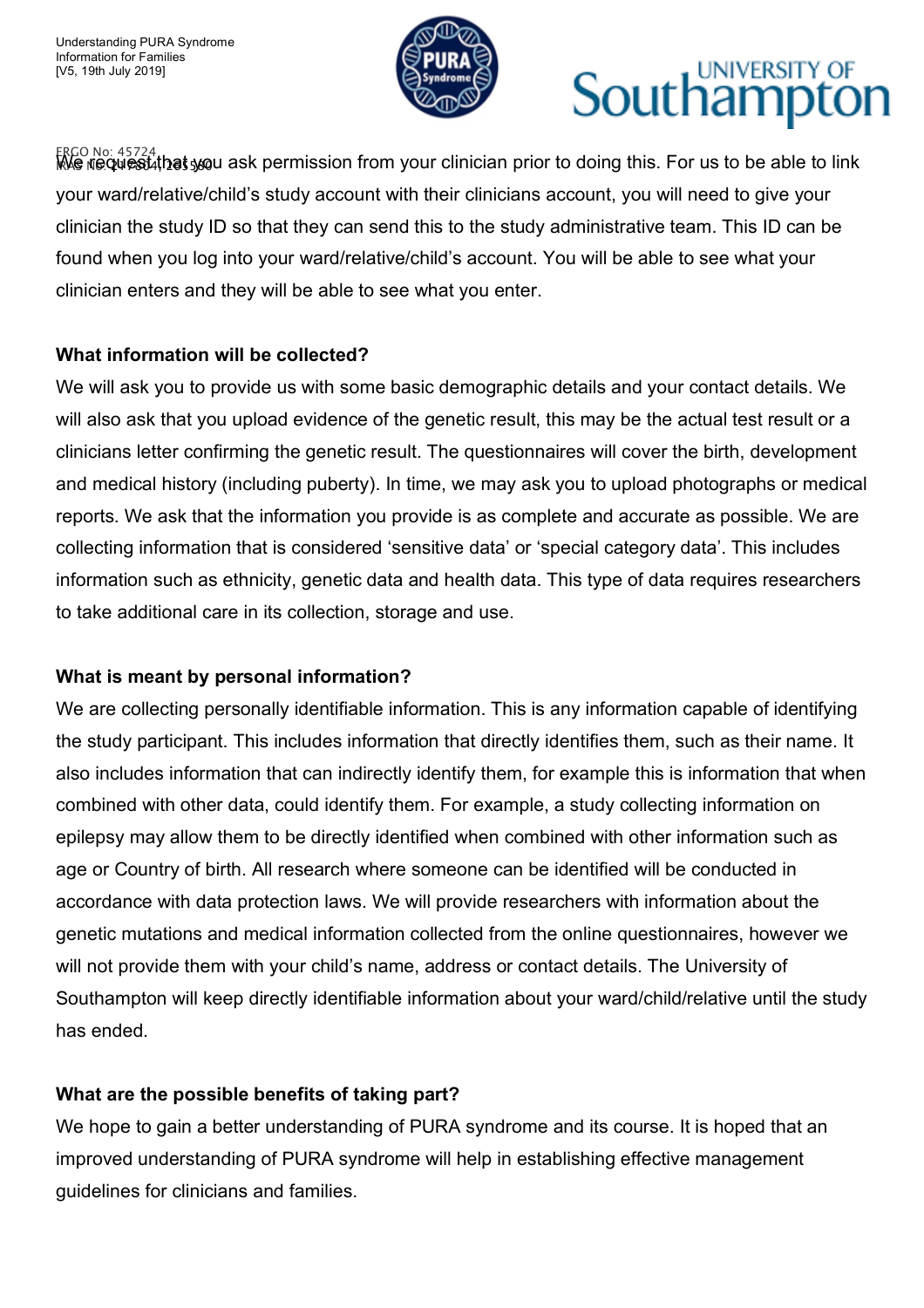

## UNIVERSITY OF Southampton

#### <sub>ERGO No: 45724</sub><br>Mbat∶areംthe⊵possible disadvantages and risks of taking part?

The study does not come at any physical risk to your ward/relative/child. It is important to understand that there may be no direct benefit from this research to your ward/relative/child or their family.

Because PURA syndrome is so rare, there is a risk that a small amount of information may allow you and people who know your ward/relative well, to identify them from the research papers, information on the Foundation website or PURA Syndrome Foundation conference lectures. Every effort will be made to keep this information as private as possible.

#### **How will the information be kept confidential and safe?**

All participant details will remain confidential and protected, in compliance with General Data Protection Regulation 2016/679, Data Protection Act 2018 and the University of Southampton data management policy in each case as amended and applicable from time to time. The University of Southampton is the data controller, and is responsible for safely collecting the information, looking after it and using it properly. All personal information is handled according to the University's policies and legal and regulatory requirements. Data protection laws require that personal data is; used lawfully, fairly and in a transparent way, collected only for valid purposes that have clearly been explained to you, proportionate and relevant to the purposes you have been told about, accurate and up to date, kept only as long as necessary and kept securely.

The questionnaires are held on a secure website and the data stored on a secure server, currently in the Netherlands. When an account is created, the study participant is given a 'study ID'. All of the information you enter into the questionnaires is entered under this ID and stored separately to your child's names, genetic reports and contact details. This is called 'pseudonymisation'. We would ask that you do not enter identifying information (such as their name) into the questionnaire answers.

#### **Who will have access to the study information?**

The study administrative team will have access to all the information that you enter. This allows them to identify study participants and contact you. The study administrative team may contact you about how the data is being used, provide information about other research opportunities, to notify of additional questionnaires and provide annual questionnaire update reminders. In some occasions, the study administrative team may enter clinical records onto the system on behalf of your clinician or look at the medical records to check the accuracy of the research study.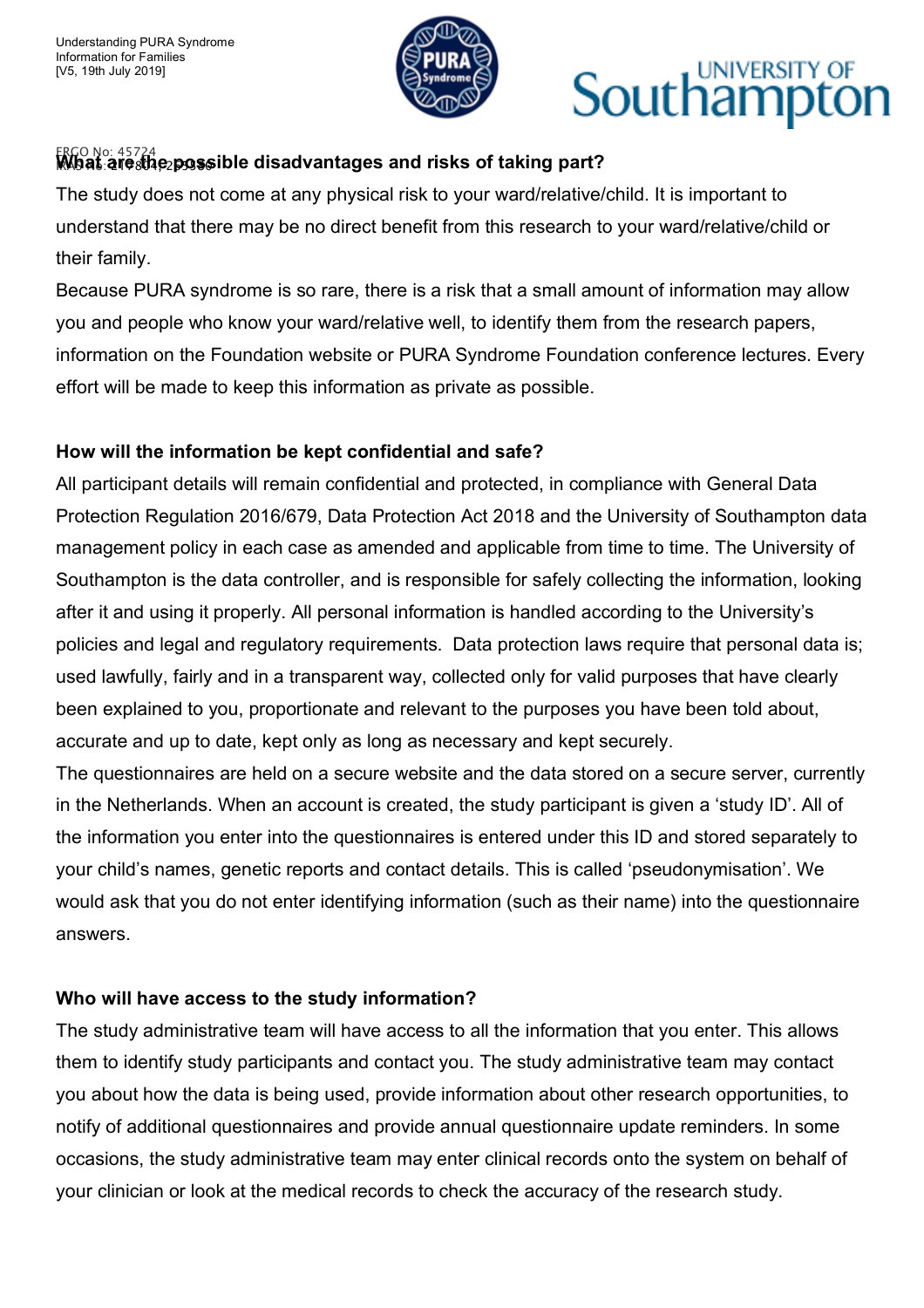

## UNIVERSITY OF Southampt

 $_{\rm IRCS}$ ର <sub>No: 45724</sub><br>**ikesponsiele**, nesnabers of the University of Southampton, the data system staff (currently FormsVision) or individuals from regulatory authorities may be given access to monitor and uphold data management regulations.

The University have to ensure that it is in the public interest when collecting and using personally identifiable information. This means that when you agree for the study participant to take part in this research study, we will use the data in the ways needed to conduct and analyse the research study. The data collected will be shared with researchers globally to learn more about PURA syndrome. All researchers will have to apply to the PURA Syndrome Study Advisory Steering Committee for access to the data. Researchers from inside and outside the European Economic Area (EEA) may apply for access to the data. Researchers outside the EEA may be governed by different data laws. Before providing researchers with data, we will ask that they agree to certain data handling, storage and use standards. Researchers wishing to learn from this data will only have access to exported pseudonymised data. They will not receive your contact details or ward/relative/childs name. Outcomes of this research may be shared in reports, publications and conferences.

You can also choose whether we are able to provide your ward/relative/childs name, date of birth and your contact details to the PURA Syndrome Foundation. This information will be stored securely and may be used to update you about Foundation news and events. The Foundation is a global non-profit organization based outside of the European Economic Area, in the United States of America. They provide families with support, educational resources and access to information about the latest medical research on PURA syndrome.

As the data controller, the University of Southampton, may also have to disclose information if required so by law in order to comply with legal obligation, to protect University rights, interests or property, to act in urgent circumstances to protect the personal safety of University staff, students and public, or protect the University against any legal liability.

#### **What happens when the research study finishes?**

The length of the study will be regularly reviewed and the end date decided by the PURA Syndrome Foundation. There is currently no definite end date for this study, although you are free to withdraw at any time without giving any reason. The length that data is kept after the study is closed and the use of this data will be in accordance with General Data Protection Regulation 2016/679, Data Protection Act 2018 and the University of Southampton data management policy.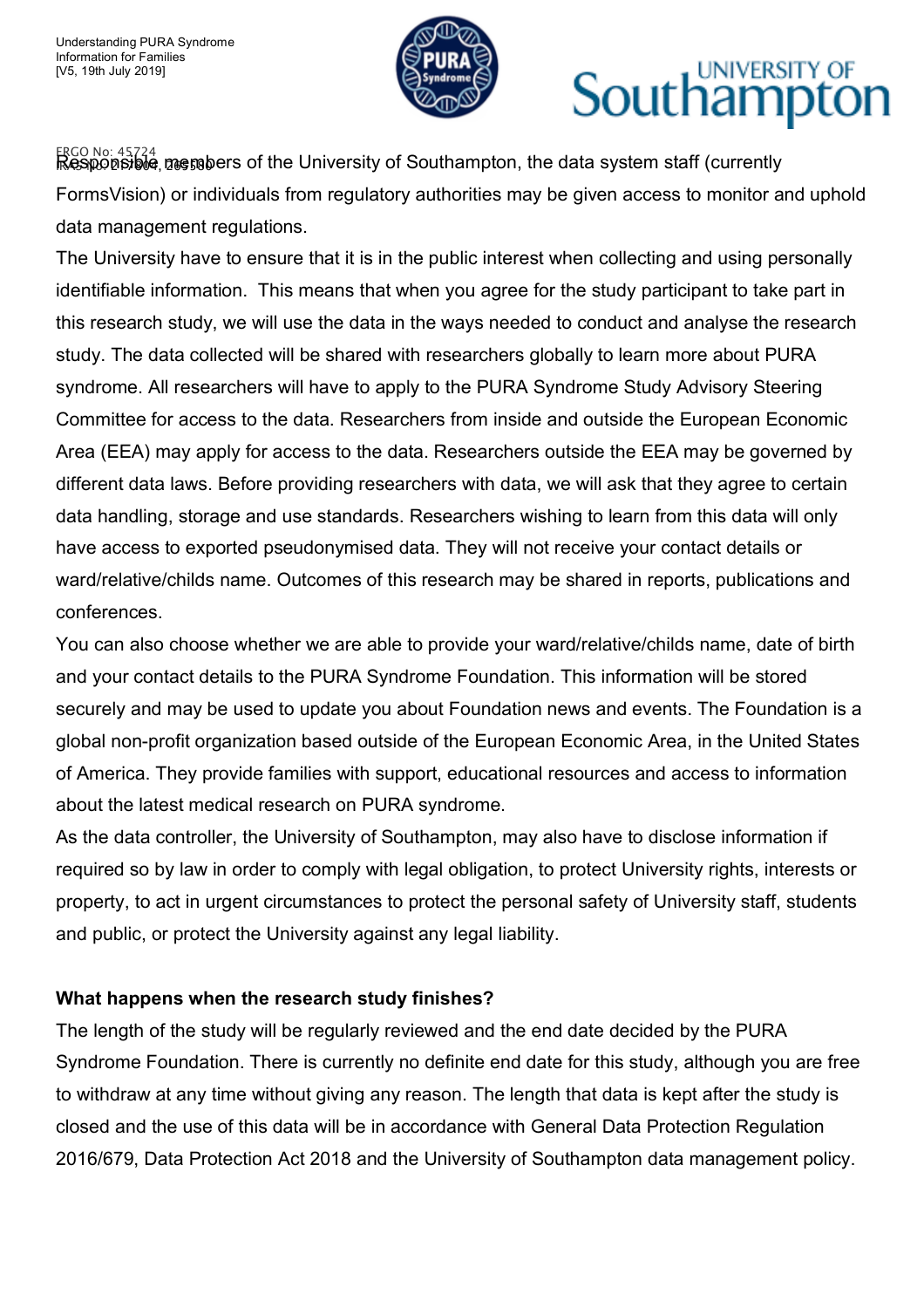

## UNIVERSITY OF Southamp

### ERGO No: 45724<br>**MAB Qols 171804, ing<sub>5</sub>the study?**

The study administrative team are based at the University of Southampton and University Hospital Southampton NHS Trust. The University of Southampton, United Kingdom, is sponsoring the study. Professor Diana Baralle is the Chief Investigator of the study and data custodian.

#### **Who is funding the study?**

The PURA Syndrome Foundation - https://www.purasyndrome.org/

#### **What is the legal basis for this study?**

The legal basis for the collecting and processing of this information is to perform a task in the public interest. This means that we have to demonstrate that our research serves the interests of society as a whole. We do this by following the UK Policy Framework for Health and Social Care Research. In this study, the aim would be that your ward/relative/child, their family and their clinician may benefit from the information collected. The University of Southampton endeavours to maintain the highest of standards in the research they conduct. Researchers affiliated to the University of Southampton must comply with the University codes of conduct, policies and procedures to ensure the research complies with University and national regulations and legislation.

#### **What are my rights?**

The GDPR and DPA gives you and your ward/relative rights regarding the data entered. This includes, but is not limited to, how you access the information, correction of inaccurate information and withdrawal/erasure of information. These rights may be limited in order for the research to be reliable and accurate.

If you withdraw we may not be able to remove information already obtained. If information has been completely de-identified, it will not be possible to implement specific rights about information. If you have any questions about how your information is being used or data protection rights requests, please contact the study administrative team at the University of Southampton at PURA@soton.ac.uk.

If you have any concerns regarding the response from the study administrative team or wish to exercise further rights or make a complaint, you can also access the University of Southampton data protection webpage request form at www.southampton.ac.uk/about/governance/subject-